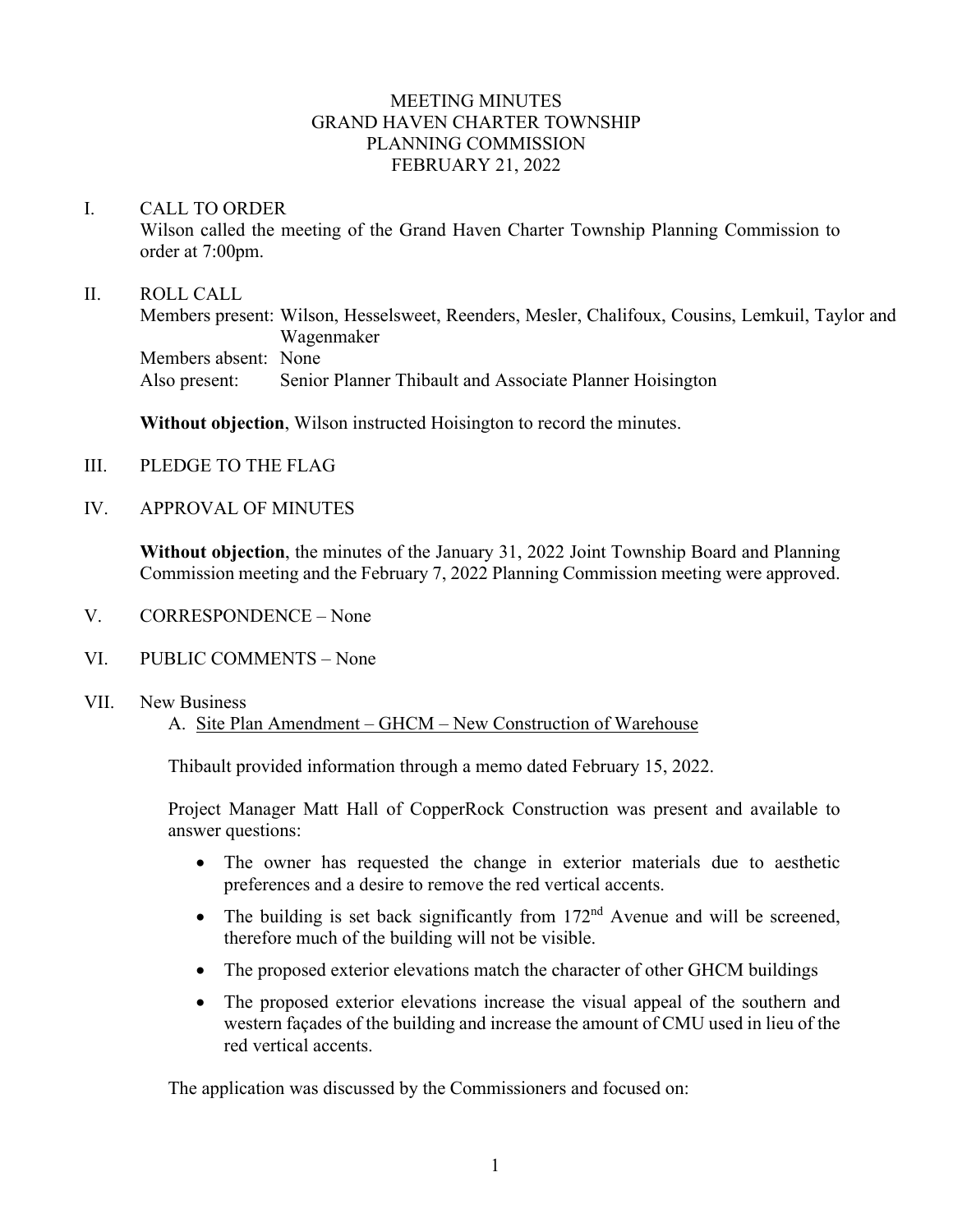- Acknowledged that previously approved exterior elevations were a compromise from the US-31 Overlay requirements which took into account the limited visibility and required screening. Therefore, architectural elements are to be focused on the most visible portions of the building from  $172<sup>nd</sup>$  and the west approach drive – namely, the southwestern corner.
	- o Alternatives for the "Building Wall" US-31 Overlay District requirements include projections, recesses, roof changes, and bands of complementary building materials and trees.
- Questioned why the previously approved elevations predominately featured smooth face block, preference to use split face block in any revisions per the "Building Materials" requirements for the US-31 Overly District.
- Open to alternatives other than the vertical red stripes but a consensus among Commissioners to provide visual contrast and architectural interest through split face block in a contrasting fashion from the metal siding.

**Motion by Wagenmaker, supported by Taylor** to **conditionally approve** the Grand Haven Custom Molding Site Plan Review application for a warehouse located at 14016 172nd Avenue based on it meeting the requirements set forth by the Grand Haven Charter Township Zoning Ordinance. This motion is subject to, and incorporates, the following report. Approval is conditioned upon the following:

- 1. Revised elevations and renderings shall be provided to staff to administratively approve and shall contain the following design aspects:
	- The southwest corner of the building shall predominantly feature split face block in a contrasting color from the metal siding.
		- o Smooth faced block shall be installed as horizontal accent bands and shall provide visual contrast to the split face block and metal siding.
	- The entire area (from grade to eave) surrounding the four windows on the south façade of the building shall be clad in the method described above. To the east of this, the CMU Block shall step down, rather than terminate, to meet the horizontal CMU courses running the length of the facade.
	- The entire area surrounding the six double windows (from grade to eave) on the west façade of the building shall be clad in the method above. To the north of this area, the CMU block shall step down, rather than terminate, to meet the horizontal CMU courses running to the loading bay.

## **Which motion carried unanimously**.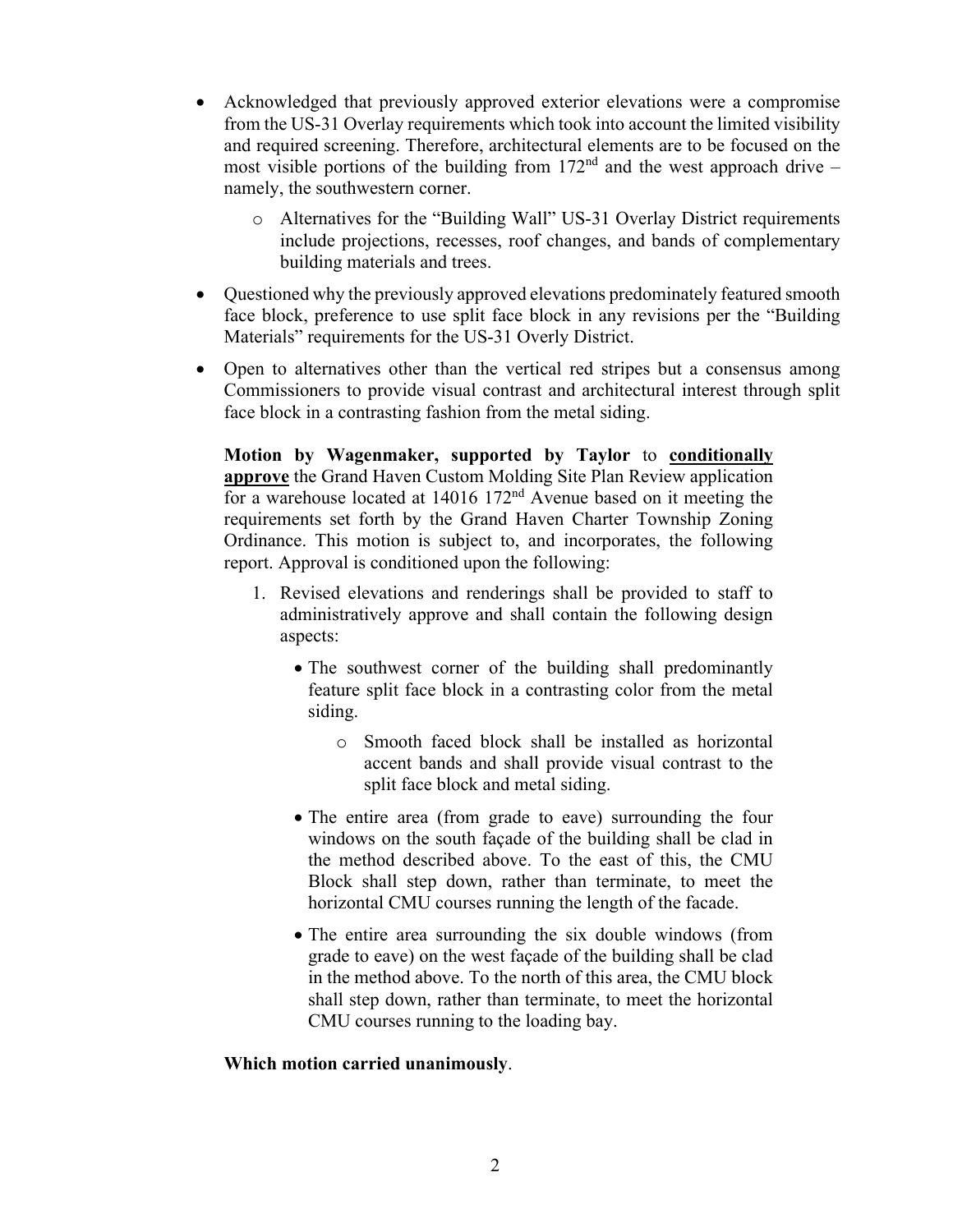#### REPORT – GRAND HAVEN CUSTOM MOLDING – SITE PLAN AMENDMENT

- 1. The application meets the site plan review standards of Section 18.07.G of the Zoning Ordinance. Specifically, the Planning Commission finds as follows:
	- A. The uses proposed will not adversely affect the public health, safety, or welfare. Uses and structures located on the site take into account topography, size of the property, the uses on adjoining property and the relationship and size of buildings to the site.
	- B. The site will be developed so as not to impede the normal and orderly development or improvement of surrounding property for uses permitted in this ordinance.
	- C. Safe, convenient, uncontested, and well defined vehicular and pedestrian circulation is provided for ingress/egress points and within the site. Drives, streets and other circulation routes are designed to promote safe and efficient traffic operations within the site and at ingress/egress points.
	- D. The arrangement of public or private vehicular and pedestrian connections to existing or planned streets in the area are planned to provide a safe and efficient circulation system for traffic within the township.
	- E. Removal or alterations of significant natural features are restricted to those areas which are reasonably necessary to develop the site in accordance with the requirements of this Ordinance. The Planning Commission has required that landscaping, buffers, and/or greenbelts be preserved and/or provided to ensure that proposed uses will be adequately buffered from one another and from surrounding public and private property.
	- F. Areas of natural drainage such as swales, wetlands, ponds, or swamps are protected and preserved insofar as practical in their natural state to provide areas for natural habitat, preserve drainage patterns and maintain the natural characteristics of the land.
	- G. The site plan provides reasonable visual and sound privacy for all dwelling units located therein and adjacent thereto. Landscaping shall be used, as appropriate, to accomplish these purposes.
	- H. All buildings and groups of buildings are arranged so as to permit necessary emergency vehicle access as requested by the fire department.
	- I. All streets and driveways are developed in accordance with the Ottawa County Road Commission specifications, as appropriate.
	- J. Appropriate measures have been taken to ensure that removal of surface waters will not adversely affect neighboring properties or the public storm drainage system. Provisions have been made to accommodate stormwater, prevent erosion and the formation of dust.
	- K. Exterior lighting is arranged so that it is deflected away from adjacent properties and so it does not interfere with the vision of motorists along adjacent streets, and consists of sharp cut-off fixtures.
	- L. All loading and unloading areas and outside storage areas, including areas for the storage of trash, which face or are visible from residential districts or public streets, are screened.
	- M. Entrances and exits are provided at appropriate locations so as to maximize the convenience and safety for persons entering or leaving the site.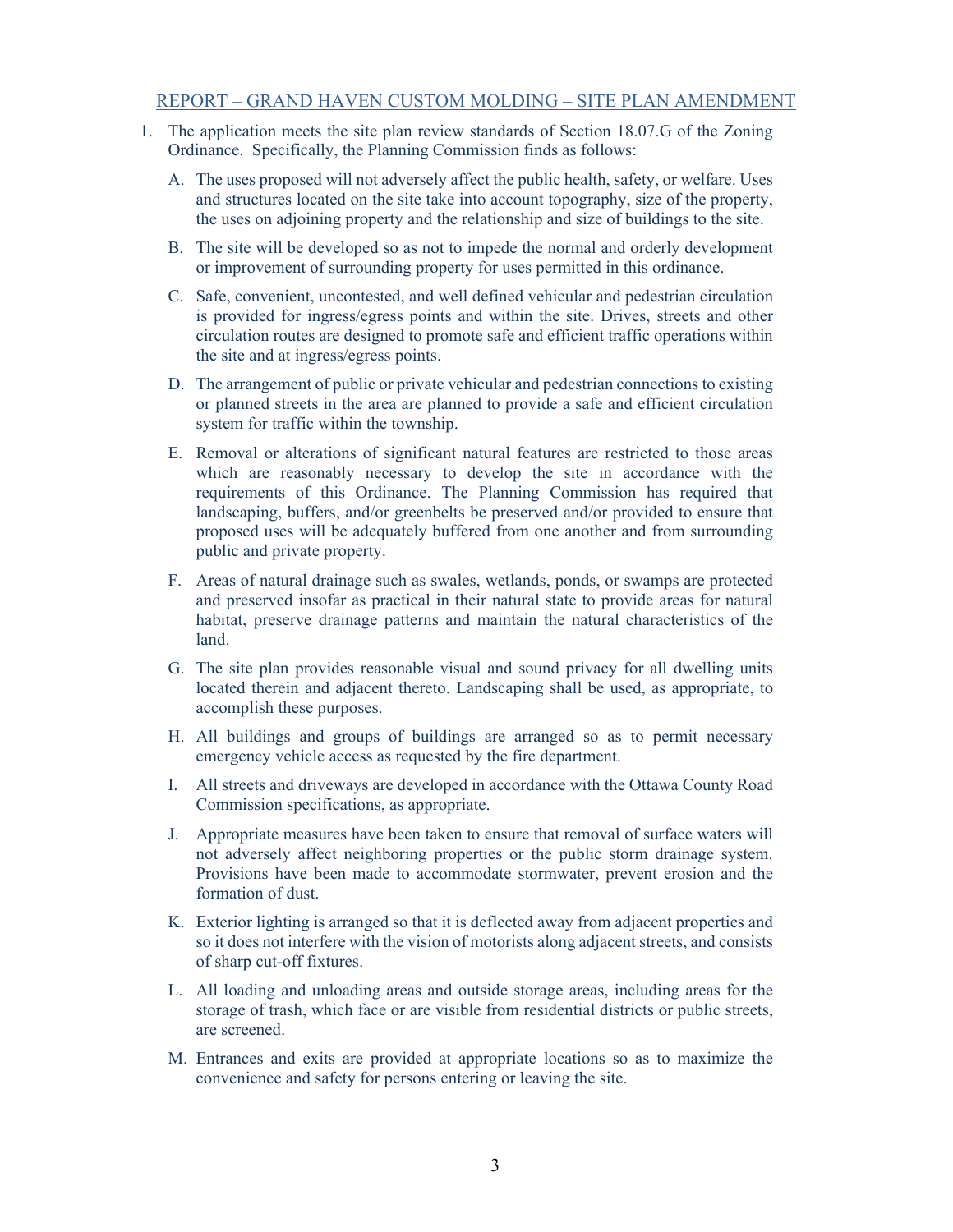- N. The site plans conform to all applicable requirements of County, State, Federal, and Township statutes and ordinances.
- O. The general purposes and spirit of this Ordinance and the Master Plan of the Township are maintained.
- 2. The Planning Commission also finds the Project complies with the Overlay Zone findings and statement of purpose found in Section 8.01 and 8.06 of the Zoning Ordinance.
	- A. The Project accommodates a variety of uses permitted by the underlying zoning, but ensures such uses are designed to achieve an attractive built and natural environment.
	- B. The Project provides architectural and site design standards that are more demanding than required elsewhere in the Township in order to promote harmonious development and complement the natural characteristics in the western sections of the Township.
	- C. The Project promotes public safety and efficient flow of vehicular traffic by minimizing conflicts from turning movements resulting from the proliferation of unnecessary curb cuts and driveways.
	- D. The Project ensures safe access by emergency vehicles.
	- E. The Project encourages efficient flow of traffic by minimizing the disruption and conflicts between through traffic and turning movements.
	- F. The Project preserves the capacity along US-31 and other roads in the Overlay Zone by limiting and controlling the number and location of driveways and requires alternate means of access through service drives.
	- G. The Project seeks to reduce the number and severity of crashes by improving traffic operations and safety.
	- H. The Project requires coordinated access among adjacent lands where possible.
	- I. The Project provides landowners with reasonable access, although the number and location of access points may not be the arrangement most desired by the Developer.
	- J. The Project requires demonstration that prior to approval of any land divisions, the resultant parcels are accessible through compliance with the access standards.
	- K. The Project preserves woodlands, view sheds, and other natural features along the corridor.
	- L. The Project ensures that distractions to motorists are minimized by avoiding blight and clutter while providing property owners and businesses with appropriate design flexibility and visibility.
	- M. The Project implements the goals expressed in the US-31/M-45 Corridor Study.
	- N. The Project establishes uniform standards to ensure fair and equal application.
	- O. The Project addresses situations where existing development within the Overlay Zone does not conform to the standards.
	- P. The Project promotes a more coordinated development review process with the Michigan Department of Transportation and the Ottawa County Road Commission.

#### VIII. REPORTS

A. Staff Report - None